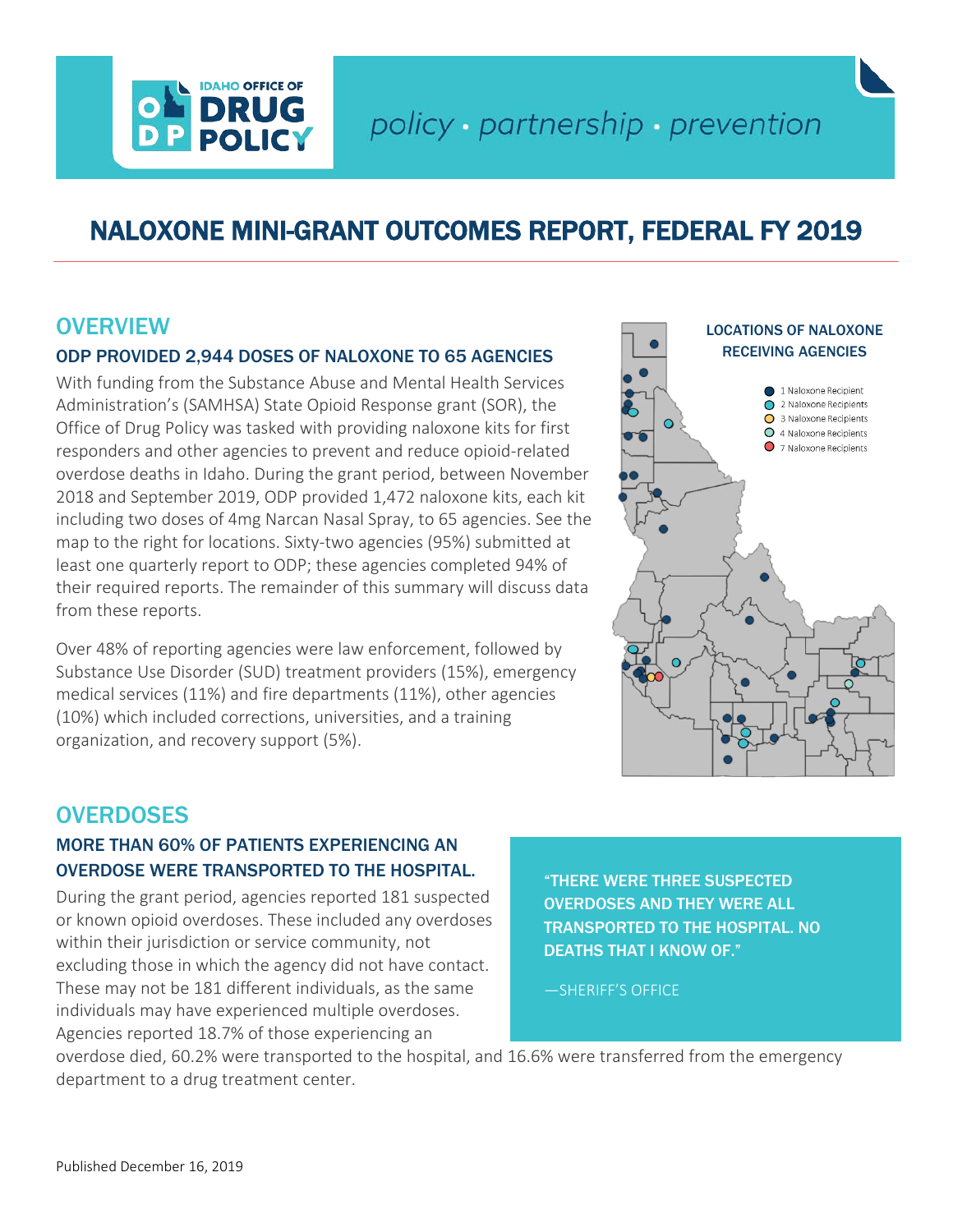

### NALOXONE ADMINISTRATIONS

#### GRANTEES REPORTED 46 NALOXONE ADMINISTRATIONS AND 37 OVERDOSE REVERSALS

Reporting agencies received 99% (1,459) of the total number of naloxone kits provided by ODP. Over 30% (19) of reporting agencies administered—or received reports that clients had administered—46 doses of naloxone during the grant period. The number of administrations ranged from one to eight. Law enforcement administered 28 doses (60.9%), recovery support administered 12 doses (26.1%), EMS administered 4 doses (8.7%), and fire departments administered 2 doses (4.3%). On average, recovery centers administered 1 dose per agency, law enforcement administered .93 doses per agency, EMS administered .57 doses per agency, and fire departments administered .29 doses per agency. None of the other agencies reported naloxone administrations.

Five (10.8%) naloxone administrations resulted in an unknown outcome, 37 (80.4%) administrations reversed the overdose, and four (8.7%) administrations failed to reverse the overdose.

One agency reported that 1 dose of naloxone provided during the reporting period was made unusable due to being lost. Multiple agencies received naloxone to replace supplies that they received through a previous grant cycle and were expiring at some point during the grant period. Approximately 97% of naloxone doses provided by this grant remain useable by these agencies.

"PATIENT WAS FOUND NOT BREATHING WITH NO PULSE. NARCAN WAS ADMINISTERED WITH CPR. STRONG PULSE REESTABLISHED, BUT STILL NEEDED ASSISTANCE BREATHING. PATIENT WAS IN ICU FOR 2 DAYS ON A VENTILATOR BEFORE THE FAMILY DECIDED TO REMOVE. THE PATIENT DIED AT THE HOSPITAL." — SHERIFF'S OFFICE

### NALOXONE DISTRIBUTION

#### GRANTEES DISTRIBUTED 179 NALOXONE DOSES TO AT-RISK INDIVIDUALS, THEIR FRIENDS, AND FAMILY.

Eight grantees reported distributing 179 naloxone doses (6.1% of total doses provided to reporting agencies) to individuals other than agency employees including both individuals personally at risk for an opioid overdose and friends, family, or other individuals in a position to administer naloxone in the event of an overdose. The number of doses distributed ranged from 1 to 42. Two SUD treatment providers distributed nearly 47% of the doses, followed by two recovery support agencies (28%), and a mental health training program (18%). Seven percent of doses were distributed by other agencies.

"EIGHT KITS WERE PROVIDED TO INDIVIDUALS AT THE ER BY RECOVERY COACHES AFTER PRESENTED WITH A NON-FATAL OPIOID OVERDOSE. WE KNOW OF 1 THAT WAS USED 3 DAYS AFTER IT WAS RECEIVED IN THE ER. THAT INDIVIDUAL SURVIVED THE 2ND OPIOID OVERDOSE AND ENGAGED IN TREATMENT"

—RECOVERY CENTER